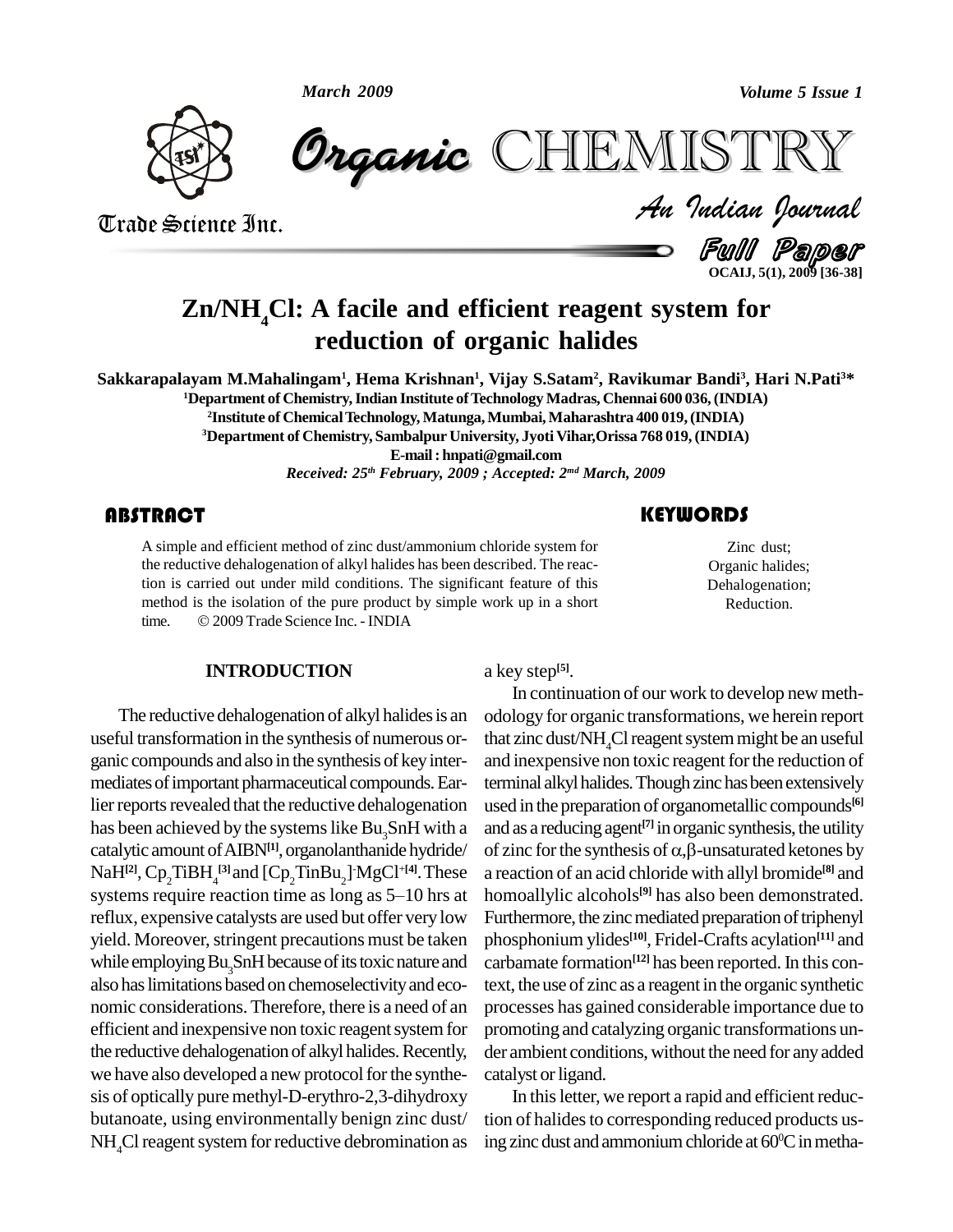| Entry            | Substrate(1a-j)                                                        | TADLE 1. Requestor of organic nations using this and <b>ATIQUE</b> in including<br>Product(2a-j) | <b>Reaction conditions</b> | Yield $(\%)^a$ |
|------------------|------------------------------------------------------------------------|--------------------------------------------------------------------------------------------------|----------------------------|----------------|
| $\,1$            | о<br>$Br_{\sim}$<br>ЮÓ                                                 | 0<br>Ю                                                                                           | $60^0\mathrm{C}, 4$ h      | $72\,$         |
| $\sqrt{2}$       | `Br                                                                    |                                                                                                  | $60^0C$ , 3 h              | $70\,$         |
| $\overline{3}$   | Br<br>Br                                                               |                                                                                                  | $60^0C$ , 3 h              | $76\,$         |
| $\overline{4}$   | OCH <sub>3</sub><br>Br<br>Br <sub>o</sub><br>$\overline{OCH}_3$        | OCH <sub>3</sub><br>OCH <sub>3</sub>                                                             | $60^0C$ , 3 h              | $78\,$         |
| 5                | Br                                                                     |                                                                                                  | $60^0C, 4~\rm{h}$          | $70\,$         |
| $\sqrt{6}$       | $OCH_3$<br>Br'                                                         | OCH <sub>3</sub>                                                                                 | $60^0C, 4\ h$              | 68             |
| $\boldsymbol{7}$ | О<br>Br-<br>OEt                                                        | О<br>OEt                                                                                         | rt, 3 $\mathbf h$          | $75\,$         |
| $\,$ 8 $\,$      | OEt<br>Br<br>റ                                                         | OEt<br>Ő                                                                                         | rt, 4 $\rm h$              | $78\,$         |
| 9                | Br.<br>OEt                                                             | OEt                                                                                              | rt, 4 h                    | $70\,$         |
| $10\,$           | O<br>$OCH_3$<br>$\frac{1}{\overline{0}}$<br>$\frac{1}{\overline{C}}$ l | $\int_{\frac{1}{2}}$<br>0<br>$OCH_3$<br>$\frac{1}{\bar{0}}$                                      | rt, 3 $\mathbf h$          | $73\,$         |

**TABLE 1: Reduction of organic halides using zinc and NH4Cl in methanol**

**<sup>a</sup>Yields refer to pure isolated products and were characterized by spectral data.**



| EWGR<br>Zn | EWG R<br>ZnX<br>⊕ | EWG R<br>EWG<br><b>MeOH</b> |
|------------|-------------------|-----------------------------|
| $(1g-j)$   | 7.nX<br>IEME 2.   | н<br>$(2g-j)$               |

nol as depicted in SCHEME 1. Various other functional nol as depicted in SCHEME 1. Various other functiona<br>lities like  $-OH$ ,  $-OCH_3$ ,  $-COOR$ ,  $>C = C <$  and  $-\frac{alkyl}{alkyl}$  $CH<sub>3</sub>$  are tolerated (TABLE 1).

### **RESULTSAND DISCUSSION**

and no undesired side product was observed<sup>[13]</sup>. The *Vecu<sup>125</sup>1*. The<br>*I*e the scope<br>*I*e to various<br>*I*e all as α-halo<br>*NH<sub>4</sub>Cl.*<br>*Iledian Iournal* The reduction of terminal halides in the presence of zinc dust and ammonium chloride was completed within three to four hours. The course of reaction was monitored byTLC. The work-up and isolation of the prod-  $\mathbf{R}$  EWG ucts were easy. Thus, the terminal halides reduced (a few examples are listed in TABLE 1) by this system were obtained in good to moderate yields (72-78%) results shown in TABLE 1 clearly indicate the scope and generality of the reaction with respect to various results shown in TABLE 1 clearly indicate the scope<br>and generality of the reaction with respect to various<br>alkyl halides. Allyl and benzyl halides, as well as  $\alpha$ -halo carbonyl compounds are reduced by zinc/NH<sub>4</sub>Cl.

**CHEMISTRY**